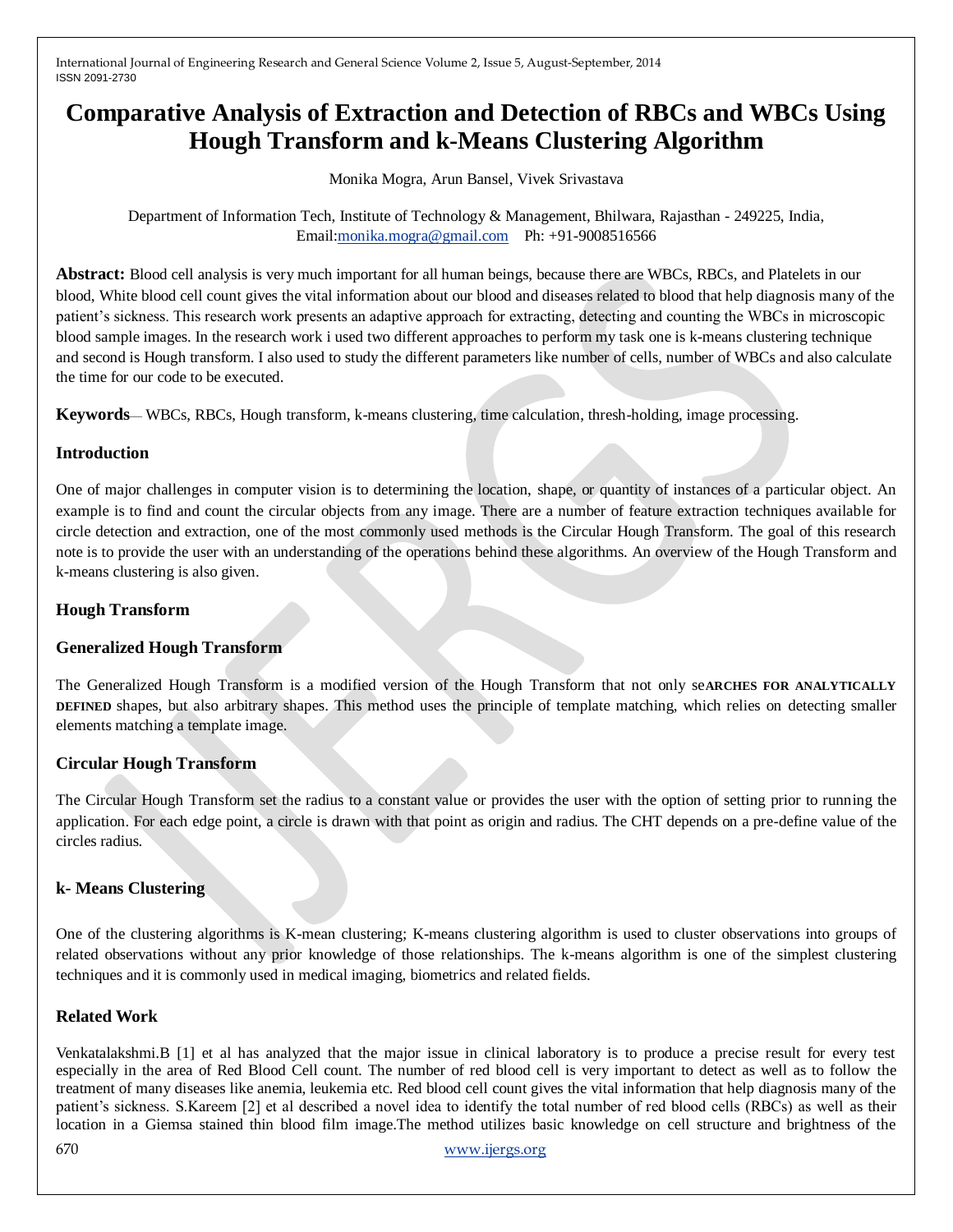components due to Giemsa staining of the sample and detects and locates the RBCs in the image. Jameela Ali [3] et al has stated predominantly emphases on two algorithms Hough Transform and the Sub-Pixel Edge Detection and their application on 1- Dimensional barcode scanning. The system is meant to verify Barcode on-line. It primarily focuses on two aspects of barcode verification. One is two detect the angle if barcode is skewed in the image and correct the same. The other is to detect the edges of a barcode in real time blurred image using sub-pixel edge detection. Ms. Minal [4] et al has stated that the Hough transform has been a frequently used method for detecting lines in images. However, when applying Hough transform and derived algorithms using the standard Hough voting scheme on realworld images, the methods often suffer considerable degeneration in performance, especially in detection rate, because of the large amount of edges given by complex background or texture.Naveed Abbas [5] et al has modified the Hough transform,it was proposed that improves the detection of low-contrast circular objects.The original circular Hough transform and its numerous modifications were discussed and compared in order to improve both the efficiency and computational complexity of the algorithm. Gaganjit Singh [6] et al presented Blood cell counting by laboratory task utilizes hemocytometer and microscope. The conventional task depends on physician skill. It is laborious. A.Shanmugam [7] et al concluded that HoughT ransform is recognized as a powerful tool for graphic element extraction from images due to its global vision and robustness in noisy or degraded environment. However, the application of HT has been limited to small-size images for a long time. Besides the well-known heavy computation in the accumulation, the peak detection and the line verification become much more time-consuming for large-size images.J. C. Allayous [8] et al introduced a new Randomized Hough Transform aimed at improving curve detection accuracy and robustness, as well as computational efficiency. Robustness and accuracy improvement is achieved by analytically propagating the errors with image pixels to the estimated curve parameters. The errors with the curve parameters are then used to determine the contribution of pixels to the accumulator array. The computational efficiency is achieved by mapping a set of points near certain selected seed points to the parameter space at a time. Clark F. Olson [9] et al stated the techniques to perform fast and accurate curve detection using constrained Hough transforms, in which localization error can be propagated efficiently into the parameter space. We first review a formal definition of Hough transform and modify it to allow the formal treatment localization error. We then analyze current Hough transform techniques with respect to this definition.

#### **Research Methodology**

To implement the objective listed above following methodology is adopted.

As per first approach - k-MEANS CLUSTERING

- 1) Call input image
- 2) Clustering image
- 3) Histogram equalization
- 4) Image segmentation
- 5) Blood cell extraction
- 6) Counting cells

As per second approach - HOUGH TRANSFORM

- 1) Call Input image
- 2) Hough transforms edge linking
- 3) Image segmentation
- 4) Snake body detection
- 5) Output image
- 6) Counting cells

#### **Results**

The input image is taken as shown in figure 1, it is a blood sample microscopic image. We use two approaches to reach our aim, one is k-Means clustering and other is Hough Transform. In the first input image there are several cells like WBC, RBC and PLATELETS. We have used k-Means clustering Algorithm to extract WBCs from the image, the WBC's are shown in the figure 3, and it extracts the cells in some different color. The white blood cells showed in purple color and background in black. By using filter, the noise are removed from this image, then it act as the input image for Clustering technique. This technique is the final step of counting white Blood cells in the image. In the second image where the cells are extracted, the morphological operations, logical operations and clustering techniques are used in this stage to extract the white blood cells from other cells and background. Morphological and XOR operation are applied on two binary images, the result is shown in the figure 2 After that clustering algorithm is applied to this image to extract the white blood cell. As a result obtained from the in figure 2 , the white blood cells showed in purple color and background in black. By using filter, the noise are removed from this image, then it act as the input image for kmeans clustering. This technique is the final step of counting white Blood cells in the image Figure 4. For this process the centre point of white blood cells are needed and they are chosen by their own, the k-means clustering algorithm has a property to select its center point as 'k' by its own internal commands.

671 [www.ijergs.org](http://www.ijergs.org/)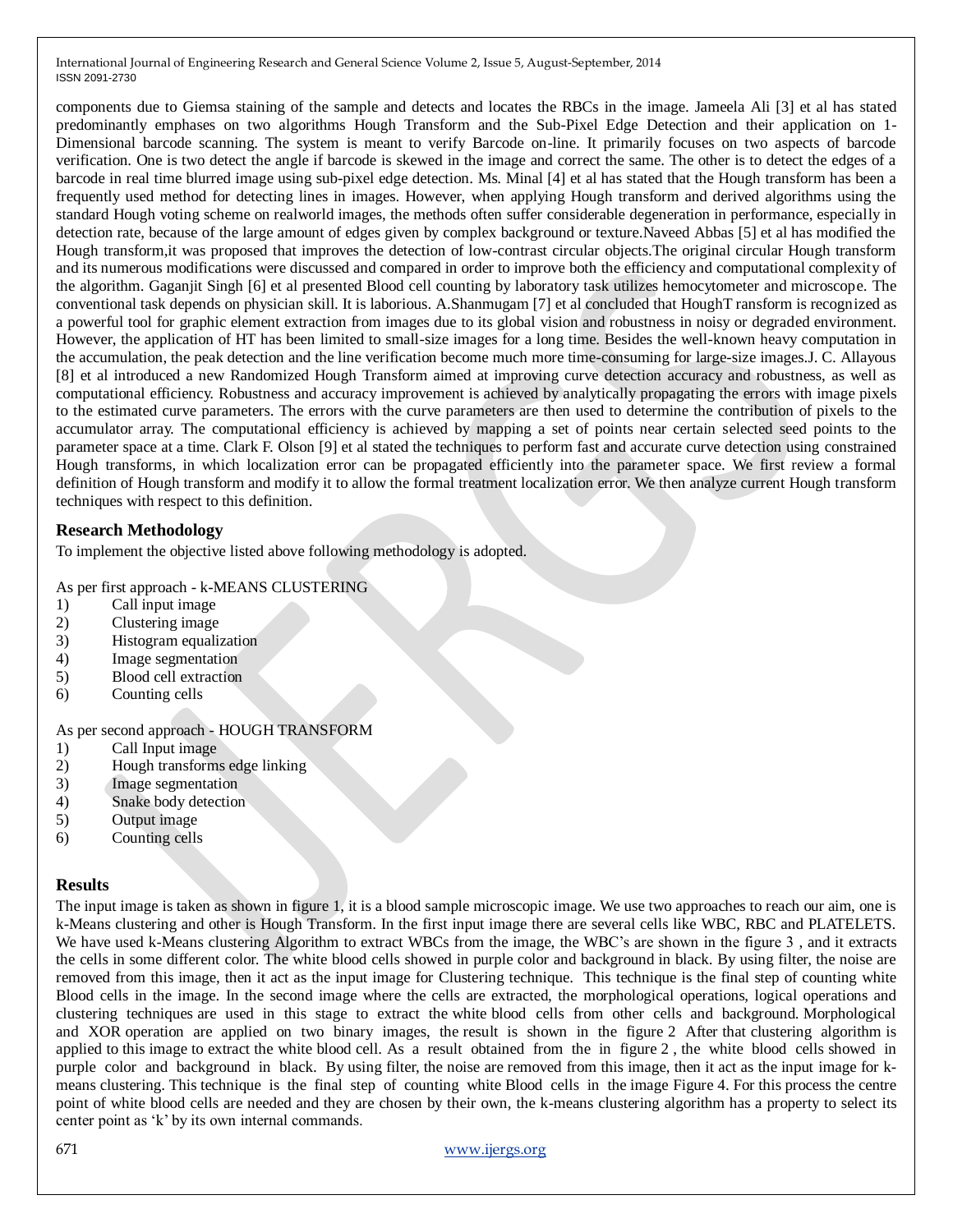

**Figure 1** Figure 2









**Figure 3 Figure 4** 



**Figure 5 Figure 6** 

672 [www.ijergs.org](http://www.ijergs.org/)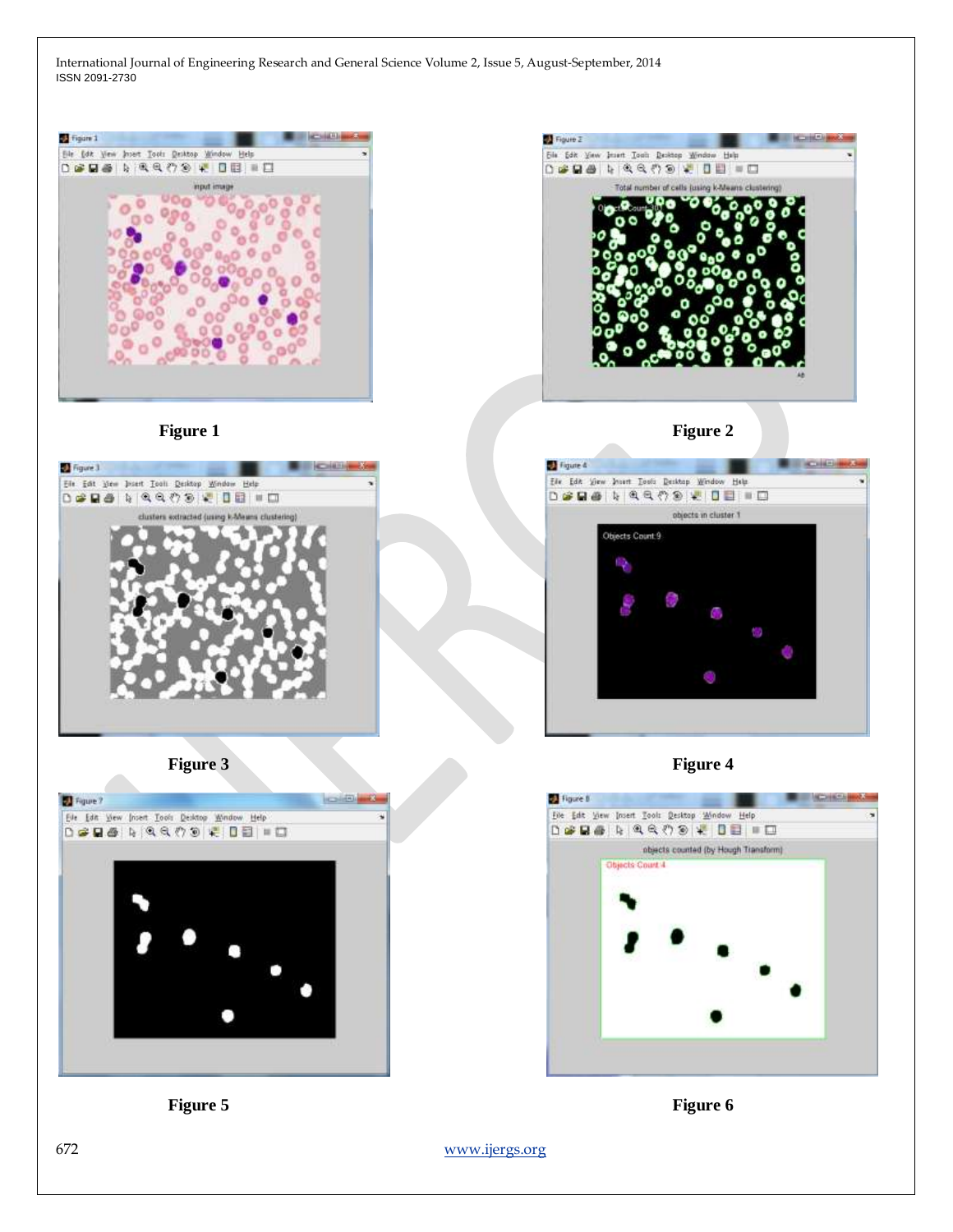| Figure 9                                          |                               | <b>EXCITED</b> |     |                                                                                               |                       |               |               |
|---------------------------------------------------|-------------------------------|----------------|-----|-----------------------------------------------------------------------------------------------|-----------------------|---------------|---------------|
| Edit York Intert Tools Desitop Window Help<br>Ele |                               |                |     | <b><i><u>ARAMANY</u></i></b><br>C Nee to MATLAET Wash the Vista, He Denis, wined Grong Statuk |                       |               | $+0.111$<br>٠ |
| D # B & A 4 4 7 9 4 0 8 = D                       |                               |                |     |                                                                                               |                       |               |               |
|                                                   | Histogram<br>ALC:             |                |     | Freemann Time                                                                                 |                       |               |               |
| 2500                                              |                               |                | Pit | <b>B</b><br>$\sim$                                                                            | $\cdot$<br>$\sim 0.1$ | $D = 10.1741$ |               |
| 2000<br>1500                                      |                               |                |     |                                                                                               |                       |               |               |
| 1000                                              |                               |                |     |                                                                                               |                       |               |               |
| 500                                               |                               |                |     |                                                                                               |                       |               |               |
| 50                                                | $\frac{1}{200}$<br>150<br>100 | 250            |     |                                                                                               |                       |               |               |
| Figure 7                                          |                               |                |     | <b>Figure 8</b>                                                                               |                       |               |               |

Hough Transform is used to detection objects in the image with any shape, but WBC's are with round shape, so we used Circular Hough Transform. In Figure 5 shows Hough Transform circular cells. By using filter, the noise are removed from this image, then it act as the input image for Hough Transform technique. This technique is the final step of counting white Blood cells in the image. For this process the centre point of white blood cells are needed. The counting of cells is done using Hough transform; first we used this algorithm to draw circles on around all cells, than cells are counted using same counting method as per our first algorithm. In the Figure 7 image we have created histogram for the blood sample image; it is actually a graphical representation of image based on their color. In the figure 8 we have calculated the total time to execute the complete code, for this purpose we have used an inbuilt clock function from MATLAB library. We use clock command to calculate the time.

#### **Conclusion**

This research work is based on counting blood cells from different blood sample images, it is important for every human being to know about their blood cells. Our implemented algorithms are k-means clustering algorithm and Hough transform. These two methods include extraction of cells, count of cells and time calculation for getting output. This paper develops an approach used to count white blood cells in blood image without the use of microscope, because using the microscope is very much costlier process.

#### **Future Scope**

To develop a technique for users that will become efficient for counting blood cells in different images, someone could develop a graphical user interface system for counting different parameters on a single window, it would be a good approach to improve our design. In our research work I took single image at a time, but someone can add more graphic options to work on different images at one time. One can use some other technique to implement same design with reduced time. Someone can also calculate some other parameters also.

#### **REFERENCES:**

[1] Venkatalakshmi.B, Thilagavathi.K "Automatic Red Blood Cell Counting Using Hough Transform" in Proceedings of 2013 IEEE Conference on Information and Communication Technologies (ICT 2013) in 2013.

[2] S.Kareem, R.C.S Morling and I.Kale "A Novel Method to Count the Red Blood Cells in Thin Blood Films" in 978-1-4244-9474-3/11/ IEEE in 2011.

[3] Jameela Ali,Abdul Rahim Ahmad, Loay E. George, Chen Soong Der, Sherna Aziz,"Red Blood Cell Recognition using Geometrical Features" in IJCSI International Journal of Computer Science Issues, Vol. 10, Issue, 1 in January 2013.

[4] Ms. Minal D. Joshi, Prof. Atul H. Karode, Prof. S.R.Suralkar,"White Blood Cells Segmentation and Classification to Detect Acute Leukemia" in International Journal of Emerging Trends & Technology in Computer Science (IJETTCS), Volume 2,ISSN 2278-6856 in May – June 2013.